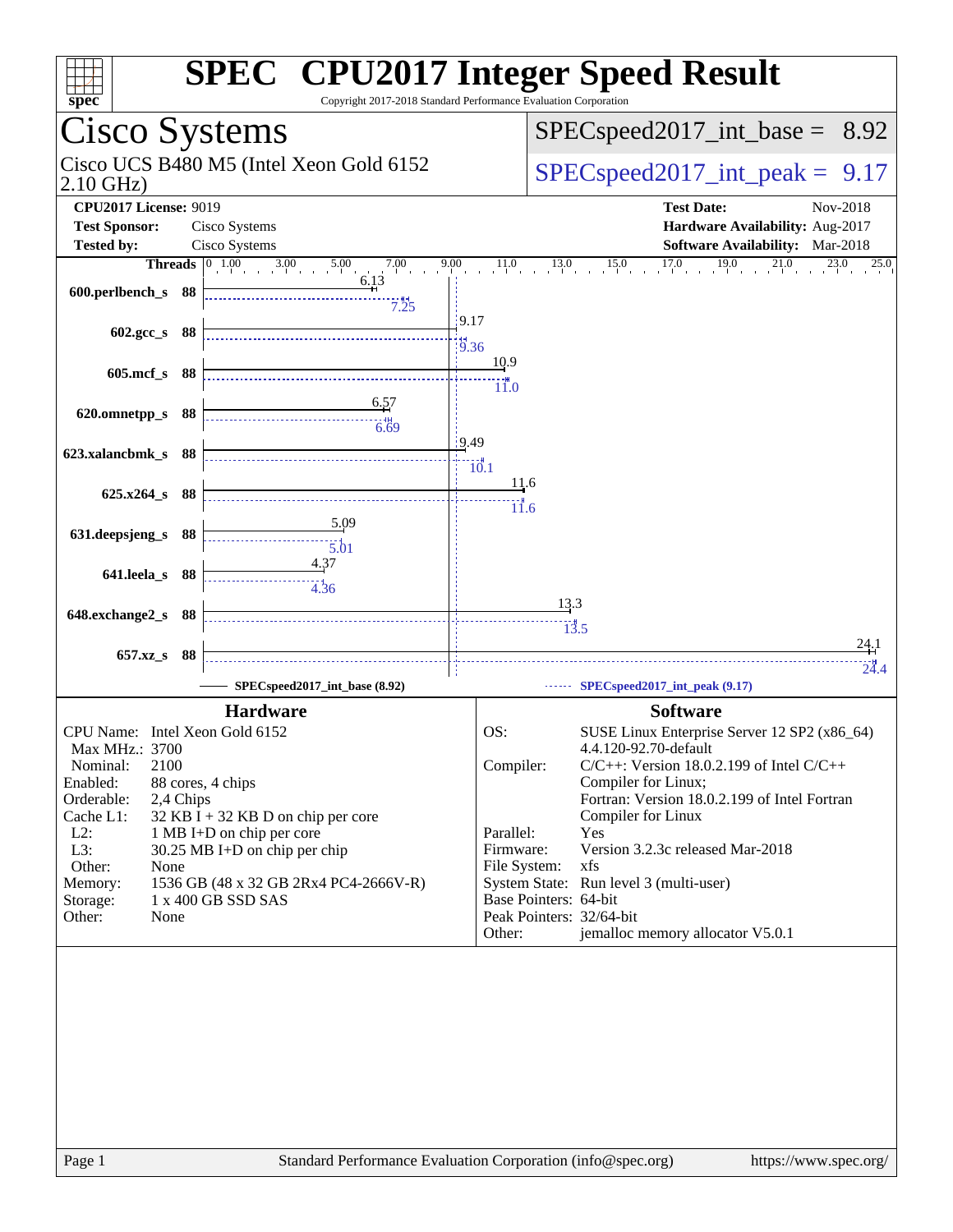

Copyright 2017-2018 Standard Performance Evaluation Corporation

## Cisco Systems

2.10 GHz) Cisco UCS B480 M5 (Intel Xeon Gold 6152  $\vert$  [SPECspeed2017\\_int\\_peak =](http://www.spec.org/auto/cpu2017/Docs/result-fields.html#SPECspeed2017intpeak) 9.17

 $SPECspeed2017\_int\_base = 8.92$ 

**[CPU2017 License:](http://www.spec.org/auto/cpu2017/Docs/result-fields.html#CPU2017License)** 9019 **[Test Date:](http://www.spec.org/auto/cpu2017/Docs/result-fields.html#TestDate)** Nov-2018 **[Test Sponsor:](http://www.spec.org/auto/cpu2017/Docs/result-fields.html#TestSponsor)** Cisco Systems **[Hardware Availability:](http://www.spec.org/auto/cpu2017/Docs/result-fields.html#HardwareAvailability)** Aug-2017 **[Tested by:](http://www.spec.org/auto/cpu2017/Docs/result-fields.html#Testedby)** Cisco Systems **[Software Availability:](http://www.spec.org/auto/cpu2017/Docs/result-fields.html#SoftwareAvailability)** Mar-2018

#### **[Results Table](http://www.spec.org/auto/cpu2017/Docs/result-fields.html#ResultsTable)**

|                                    | <b>Base</b>    |                |       |                |       | <b>Peak</b>    |       |                |                |              |                |              |                |              |
|------------------------------------|----------------|----------------|-------|----------------|-------|----------------|-------|----------------|----------------|--------------|----------------|--------------|----------------|--------------|
| <b>Benchmark</b>                   | <b>Threads</b> | <b>Seconds</b> | Ratio | <b>Seconds</b> | Ratio | <b>Seconds</b> | Ratio | <b>Threads</b> | <b>Seconds</b> | <b>Ratio</b> | <b>Seconds</b> | <b>Ratio</b> | <b>Seconds</b> | <b>Ratio</b> |
| 600.perlbench s                    | 88             | 291            | 6.10  | 289            | 6.13  | 282            | 6.29  | 88             | 246            | 7.22         | 239            | 7.43         | 245            | 7.25         |
| $602.\text{gcc}\_\text{s}$         | 88             | 434            | 9.18  | 434            | 9.17  | 435            | 9.16  | 88             | 418            | 9.53         | 425            | 9.36         | 426            | 9.35         |
| $605$ .mcf s                       | 88             | 433            | 10.9  | 432            | 10.9  | 432            | 10.9  | 88             | 426            | 11.1         | 431            | 11.0         | 429            | <b>11.0</b>  |
| 620.omnetpp_s                      | 88             | 248            | 6.57  | 250            | 6.51  | 241            | 6.77  | 88             | 240            | 6.81         | 247            | 6.60         | 244            | 6.69         |
| 623.xalancbmk s                    | 88             | 149            | 9.49  | 149            | 9.50  | 149            | 9.49  | 88             | 140            | <b>10.1</b>  | 140            | 10.2         | 140            | 10.1         |
| 625.x264 s                         | 88             | 152            | 11.6  | 152            | 11.6  | 152            | 11.6  | 88             | 152            | 11.6         | 152            | 11.6         | 152            | 11.6         |
| 631.deepsjeng_s                    | 88             | 282            | 5.09  | 281            | 5.10  | 282            | 5.09  | 88             | 286            | 5.01         | 286            | 5.02         | 286            | 5.01         |
| 641.leela s                        | 88             | 390            | 4.37  | 390            | 4.37  | 390            | 4.37  | 88             | 392            | 4.36         | 392            | 4.35         | 392            | 4.36         |
| 648.exchange2_s                    | 88             | 221            | 13.3  | 221            | 13.3  | 221            | 13.3  | 88             | 218            | 13.5         | 218            | 13.5         | 218            | 13.5         |
| $657.xz$ s                         | 88             | 256            | 24.1  | 256            | 24.1  | 254            | 24.4  | 88             | 254            | 24.4         | 254            | 24.4         | 255            | 24.3         |
| $SPECspeed2017$ int base =<br>8.92 |                |                |       |                |       |                |       |                |                |              |                |              |                |              |

**[SPECspeed2017\\_int\\_peak =](http://www.spec.org/auto/cpu2017/Docs/result-fields.html#SPECspeed2017intpeak) 9.17**

Results appear in the [order in which they were run.](http://www.spec.org/auto/cpu2017/Docs/result-fields.html#RunOrder) Bold underlined text [indicates a median measurement](http://www.spec.org/auto/cpu2017/Docs/result-fields.html#Median).

#### **[Operating System Notes](http://www.spec.org/auto/cpu2017/Docs/result-fields.html#OperatingSystemNotes)**

Stack size set to unlimited using "ulimit -s unlimited"

#### **[General Notes](http://www.spec.org/auto/cpu2017/Docs/result-fields.html#GeneralNotes)**

Environment variables set by runcpu before the start of the run: KMP\_AFFINITY = "granularity=fine,scatter" LD\_LIBRARY\_PATH = "/home/cpu2017/lib/ia32:/home/cpu2017/lib/intel64" OMP\_STACKSIZE = "192M"

 Binaries compiled on a system with 1x Intel Core i7-6700K CPU + 32GB RAM memory using Redhat Enterprise Linux 7.5 Transparent Huge Pages enabled by default Prior to runcpu invocation Filesystem page cache synced and cleared with: sync; echo 3> /proc/sys/vm/drop\_caches Yes: The test sponsor attests, as of date of publication, that CVE-2017-5754 (Meltdown) is mitigated in the system as tested and documented. Yes: The test sponsor attests, as of date of publication, that CVE-2017-5753 (Spectre variant 1) is mitigated in the system as tested and documented. Yes: The test sponsor attests, as of date of publication, that CVE-2017-5715 (Spectre variant 2) is mitigated in the system as tested and documented. jemalloc, a general purpose malloc implementation built with the RedHat Enterprise 7.5, and the system compiler gcc 4.8.5 sources available from jemalloc.net or<https://github.com/jemalloc/jemalloc/releases>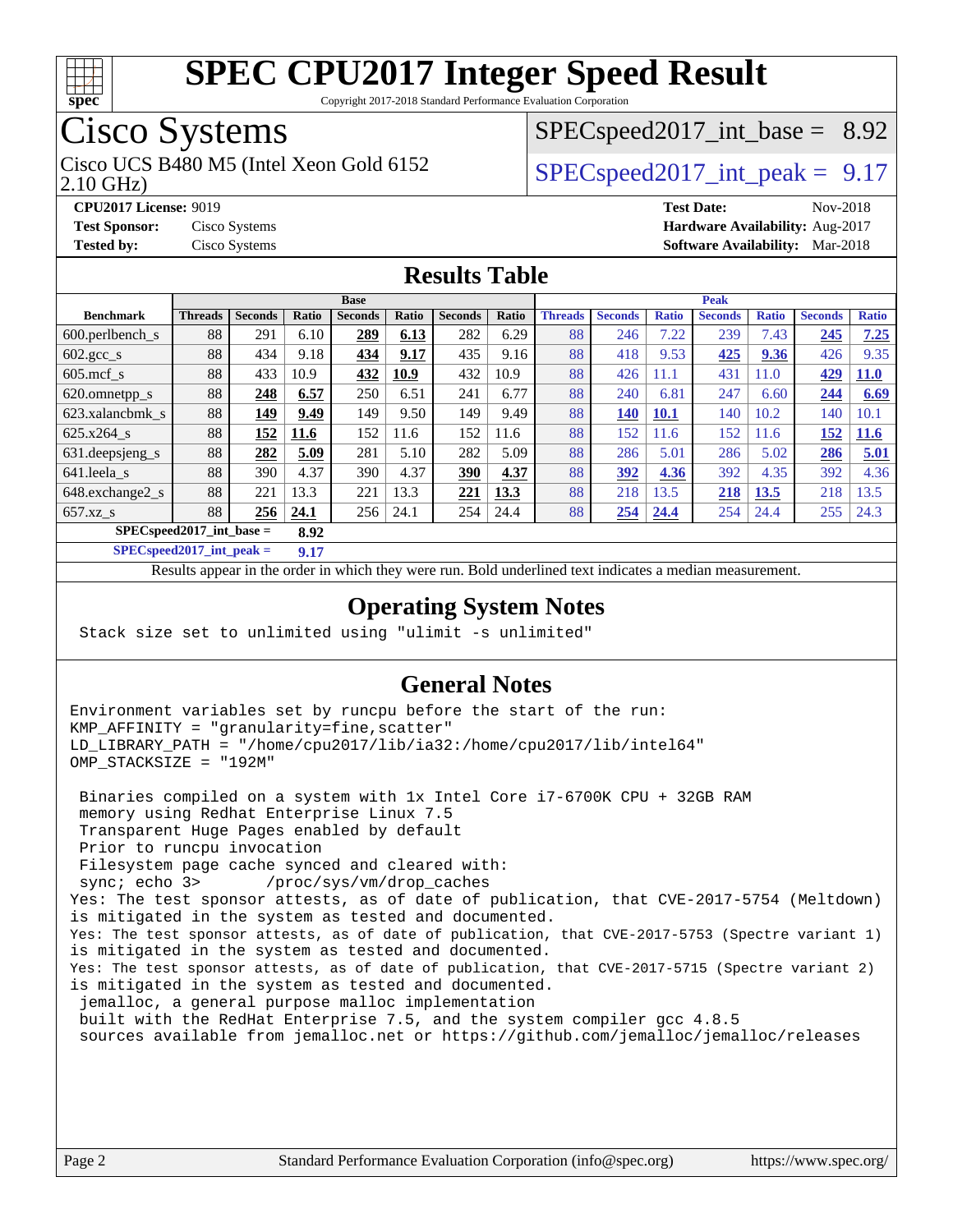

Copyright 2017-2018 Standard Performance Evaluation Corporation

## Cisco Systems

2.10 GHz) Cisco UCS B480 M5 (Intel Xeon Gold 6152  $\vert$  [SPECspeed2017\\_int\\_peak =](http://www.spec.org/auto/cpu2017/Docs/result-fields.html#SPECspeed2017intpeak) 9.17

 $SPECspeed2017\_int\_base = 8.92$ 

**[CPU2017 License:](http://www.spec.org/auto/cpu2017/Docs/result-fields.html#CPU2017License)** 9019 **[Test Date:](http://www.spec.org/auto/cpu2017/Docs/result-fields.html#TestDate)** Nov-2018 **[Test Sponsor:](http://www.spec.org/auto/cpu2017/Docs/result-fields.html#TestSponsor)** Cisco Systems **[Hardware Availability:](http://www.spec.org/auto/cpu2017/Docs/result-fields.html#HardwareAvailability)** Aug-2017 **[Tested by:](http://www.spec.org/auto/cpu2017/Docs/result-fields.html#Testedby)** Cisco Systems **[Software Availability:](http://www.spec.org/auto/cpu2017/Docs/result-fields.html#SoftwareAvailability)** Mar-2018

#### **[Platform Notes](http://www.spec.org/auto/cpu2017/Docs/result-fields.html#PlatformNotes)**

Page 3 Standard Performance Evaluation Corporation [\(info@spec.org\)](mailto:info@spec.org) <https://www.spec.org/> BIOS Settings: Intel HyperThreading Technology set to Disabled CPU performance set to Enterprise Power Performance Tuning set to OS Controls SNC set to Disabled Patrol Scrub set to Disabled Sysinfo program /home/cpu2017/bin/sysinfo Rev: r5797 of 2017-06-14 96c45e4568ad54c135fd618bcc091c0f running on linux-xy4f Wed Nov 28 17:30:53 2018 SUT (System Under Test) info as seen by some common utilities. For more information on this section, see <https://www.spec.org/cpu2017/Docs/config.html#sysinfo> From /proc/cpuinfo model name : Intel(R) Xeon(R) Gold 6152 CPU @ 2.10GHz 4 "physical id"s (chips) 88 "processors" cores, siblings (Caution: counting these is hw and system dependent. The following excerpts from /proc/cpuinfo might not be reliable. Use with caution.) cpu cores : 22 siblings : 22 physical 0: cores 0 1 2 3 4 5 8 9 10 11 12 16 17 18 19 20 21 24 25 26 27 28 physical 1: cores 0 1 2 3 4 5 8 9 10 11 12 16 17 18 19 20 21 24 25 26 27 28 physical 2: cores 0 1 2 3 4 5 8 9 10 11 12 16 17 18 19 20 21 24 25 26 27 28 physical 3: cores 0 1 2 3 4 5 8 9 10 11 12 16 17 18 19 20 21 24 25 26 27 28 From lscpu: Architecture: x86\_64 CPU op-mode(s): 32-bit, 64-bit Byte Order: Little Endian CPU(s): 88 On-line CPU(s) list: 0-87 Thread(s) per core: 1 Core(s) per socket: 22 Socket(s): 4 NUMA node(s): 4 Vendor ID: GenuineIntel CPU family: 6 Model: 85 Model name: Intel(R) Xeon(R) Gold 6152 CPU @ 2.10GHz Stepping: 4 CPU MHz: 1106.485 CPU max MHz: 3700.0000 CPU min MHz: 1000.0000 BogoMIPS: 4199.97 Virtualization: VT-x **(Continued on next page)**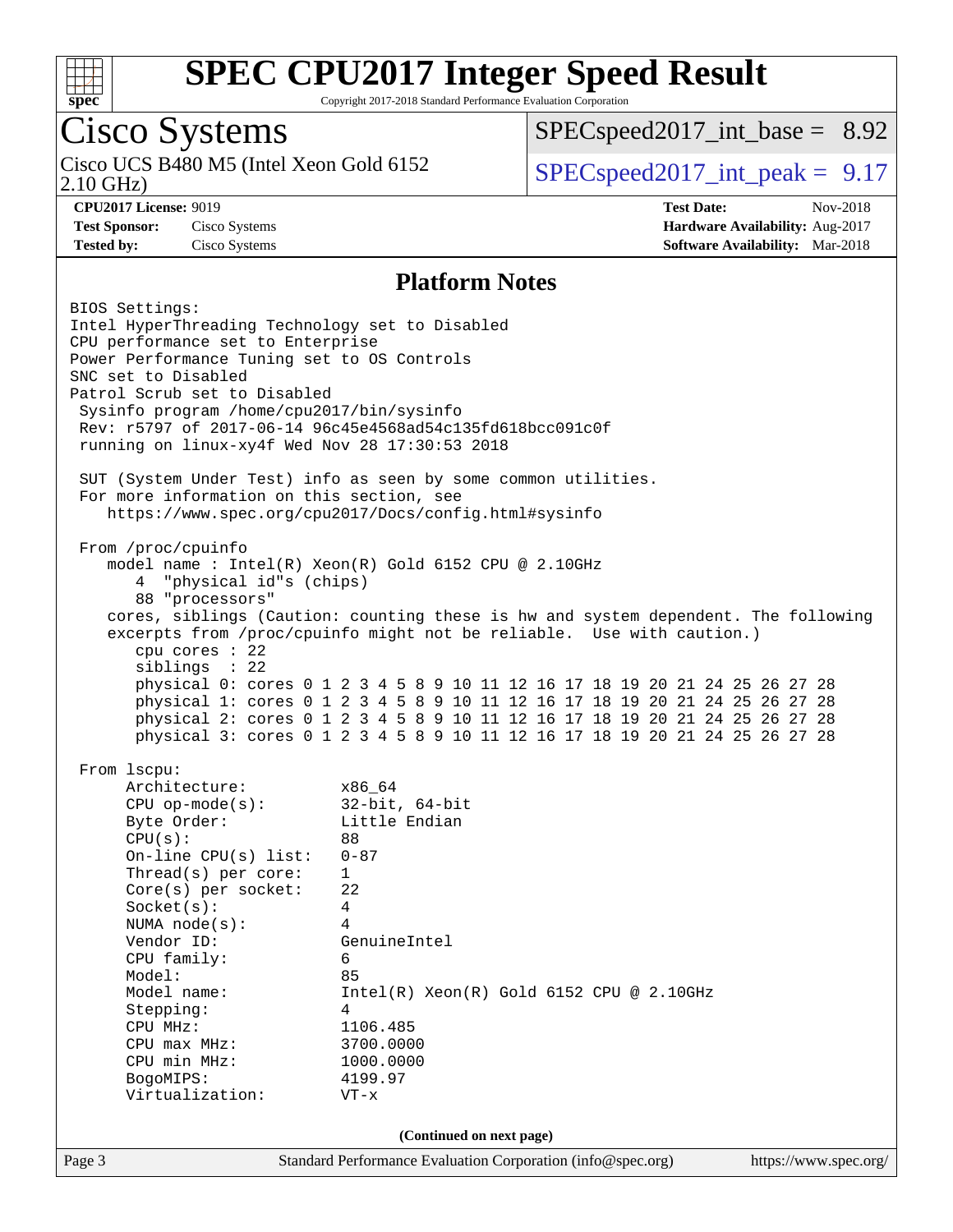

Copyright 2017-2018 Standard Performance Evaluation Corporation

Cisco Systems 2.10 GHz) Cisco UCS B480 M5 (Intel Xeon Gold 6152  $\vert$  [SPECspeed2017\\_int\\_peak =](http://www.spec.org/auto/cpu2017/Docs/result-fields.html#SPECspeed2017intpeak) 9.17

 $SPECspeed2017\_int\_base = 8.92$ 

#### **[CPU2017 License:](http://www.spec.org/auto/cpu2017/Docs/result-fields.html#CPU2017License)** 9019 **[Test Date:](http://www.spec.org/auto/cpu2017/Docs/result-fields.html#TestDate)** Nov-2018

**[Test Sponsor:](http://www.spec.org/auto/cpu2017/Docs/result-fields.html#TestSponsor)** Cisco Systems **[Hardware Availability:](http://www.spec.org/auto/cpu2017/Docs/result-fields.html#HardwareAvailability)** Aug-2017 **[Tested by:](http://www.spec.org/auto/cpu2017/Docs/result-fields.html#Testedby)** Cisco Systems **[Software Availability:](http://www.spec.org/auto/cpu2017/Docs/result-fields.html#SoftwareAvailability)** Mar-2018

#### **[Platform Notes \(Continued\)](http://www.spec.org/auto/cpu2017/Docs/result-fields.html#PlatformNotes)**

| $L1d$ cache:            | 32K       |  |  |
|-------------------------|-----------|--|--|
| Lli cache:              | 32K       |  |  |
| $L2$ cache:             | 1024K     |  |  |
| $L3$ cache:             | 30976K    |  |  |
| NUMA node0 CPU(s):      | $0 - 21$  |  |  |
| NUMA nodel CPU(s):      | $22 - 43$ |  |  |
| NUMA $node2$ $CPU(s)$ : | $44 - 65$ |  |  |
| NUMA node3 CPU(s):      | $66 - 87$ |  |  |
|                         |           |  |  |

Flags: fpu vme de pse tsc msr pae mce cx8 apic sep mtrr pge mca cmov pat pse36 clflush dts acpi mmx fxsr sse sse2 ss ht tm pbe syscall nx pdpe1gb rdtscp lm constant\_tsc art arch\_perfmon pebs bts rep\_good nopl xtopology nonstop\_tsc aperfmperf eagerfpu pni pclmulqdq dtes64 monitor ds\_cpl vmx smx est tm2 ssse3 sdbg fma cx16 xtpr pdcm pcid dca sse4\_1 sse4\_2 x2apic movbe popcnt tsc\_deadline\_timer aes xsave avx f16c rdrand lahf\_lm abm 3dnowprefetch ida arat epb invpcid\_single pln pts dtherm hwp hwp\_act\_window hwp\_epp hwp\_pkg\_req intel\_pt rsb\_ctxsw spec\_ctrl stibp retpoline kaiser tpr\_shadow vnmi flexpriority ept vpid fsgsbase tsc\_adjust bmi1 hle avx2 smep bmi2 erms invpcid rtm cqm mpx avx512f avx512dq rdseed adx smap clflushopt clwb avx512cd avx512bw avx512vl xsaveopt xsavec xgetbv1 cqm\_llc cqm\_occup\_llc

```
 /proc/cpuinfo cache data
    cache size : 30976 KB
```
 From numactl --hardware WARNING: a numactl 'node' might or might not correspond to a physical chip. available: 4 nodes (0-3) node 0 cpus: 0 1 2 3 4 5 6 7 8 9 10 11 12 13 14 15 16 17 18 19 20 21 node 0 size: 385624 MB node 0 free: 385338 MB node 1 cpus: 22 23 24 25 26 27 28 29 30 31 32 33 34 35 36 37 38 39 40 41 42 43 node 1 size: 387057 MB node 1 free: 386845 MB node 2 cpus: 44 45 46 47 48 49 50 51 52 53 54 55 56 57 58 59 60 61 62 63 64 65 node 2 size: 387057 MB node 2 free: 386779 MB node 3 cpus: 66 67 68 69 70 71 72 73 74 75 76 77 78 79 80 81 82 83 84 85 86 87 node 3 size: 387054 MB node 3 free: 386836 MB node distances: node 0 1 2 3<br>0: 10 21 21 21 0: 10 21 21 21 1: 21 10 21 21 2: 21 21 10 21 3: 21 21 21 10 From /proc/meminfo MemTotal: 1583916100 kB HugePages\_Total: 0

**(Continued on next page)**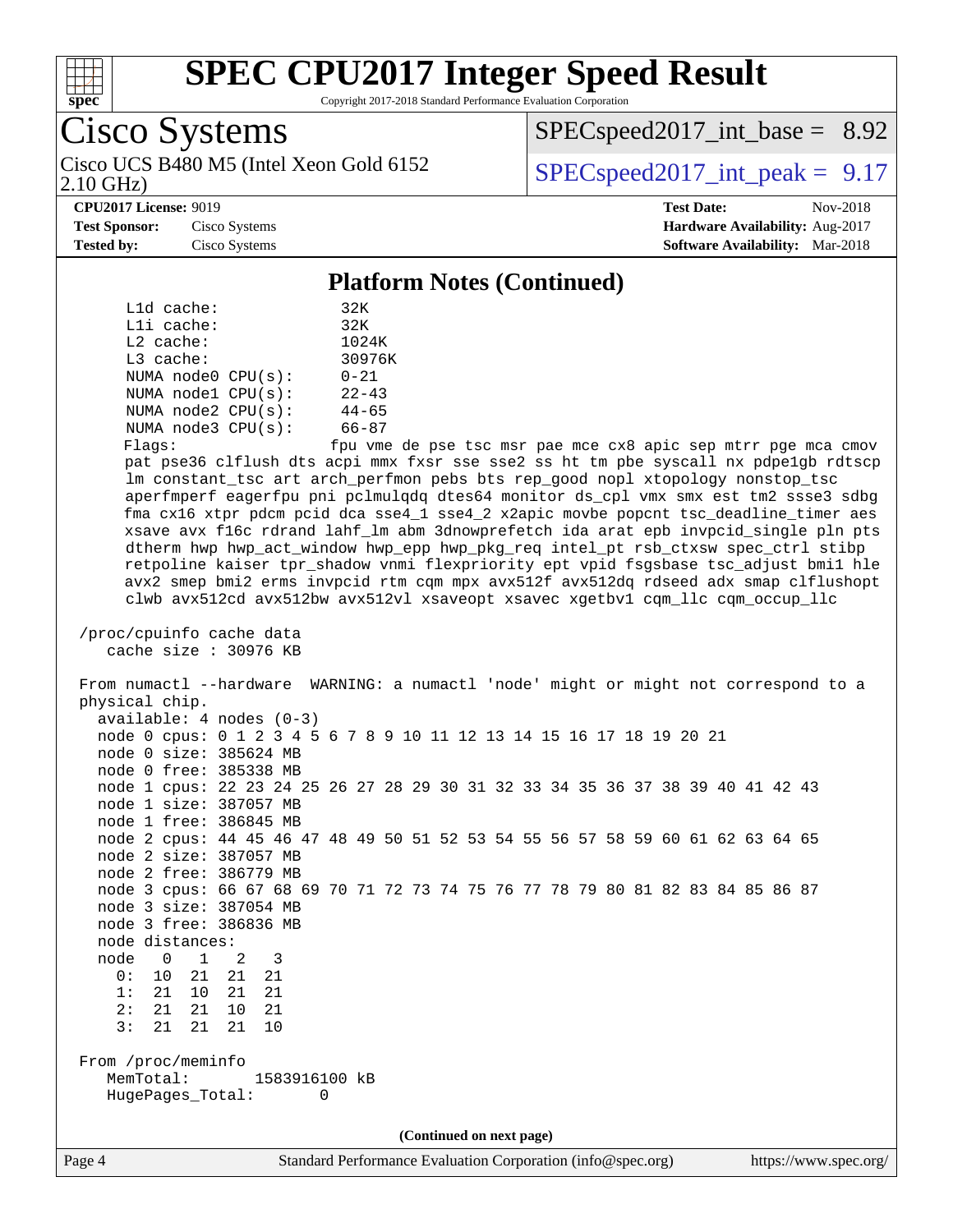

Copyright 2017-2018 Standard Performance Evaluation Corporation

## Cisco Systems

2.10 GHz) Cisco UCS B480 M5 (Intel Xeon Gold 6152  $\vert$  [SPECspeed2017\\_int\\_peak =](http://www.spec.org/auto/cpu2017/Docs/result-fields.html#SPECspeed2017intpeak) 9.17

 $SPECspeed2017\_int\_base = 8.92$ 

**[CPU2017 License:](http://www.spec.org/auto/cpu2017/Docs/result-fields.html#CPU2017License)** 9019 **[Test Date:](http://www.spec.org/auto/cpu2017/Docs/result-fields.html#TestDate)** Nov-2018 **[Test Sponsor:](http://www.spec.org/auto/cpu2017/Docs/result-fields.html#TestSponsor)** Cisco Systems **[Hardware Availability:](http://www.spec.org/auto/cpu2017/Docs/result-fields.html#HardwareAvailability)** Aug-2017 **[Tested by:](http://www.spec.org/auto/cpu2017/Docs/result-fields.html#Testedby)** Cisco Systems **[Software Availability:](http://www.spec.org/auto/cpu2017/Docs/result-fields.html#SoftwareAvailability)** Mar-2018

#### **[Platform Notes \(Continued\)](http://www.spec.org/auto/cpu2017/Docs/result-fields.html#PlatformNotes)**

 Hugepagesize: 2048 kB From /etc/\*release\* /etc/\*version\* SuSE-release: SUSE Linux Enterprise Server 12 (x86\_64) VERSION = 12 PATCHLEVEL = 2 # This file is deprecated and will be removed in a future service pack or release. # Please check /etc/os-release for details about this release. os-release: NAME="SLES" VERSION="12-SP2" VERSION\_ID="12.2" PRETTY\_NAME="SUSE Linux Enterprise Server 12 SP2" ID="sles" ANSI\_COLOR="0;32" CPE\_NAME="cpe:/o:suse:sles:12:sp2" uname -a: Linux linux-xy4f 4.4.120-92.70-default #1 SMP Wed Mar 14 15:59:43 UTC 2018 (52a83de) x86\_64 x86\_64 x86\_64 GNU/Linux run-level 3 Dec 31 19:06 SPEC is set to: /home/cpu2017 Filesystem Type Size Used Avail Use% Mounted on /dev/sda1 xfs 224G 70G 154G 32% / Additional information from dmidecode follows. WARNING: Use caution when you interpret this section. The 'dmidecode' program reads system data which is "intended to allow hardware to be accurately determined", but the intent may not be met, as there are frequent changes to hardware, firmware, and the "DMTF SMBIOS" standard. BIOS Cisco Systems, Inc. B480M5.3.2.3c.0.0307181316 03/07/2018 Memory: 48x 0xCE00 M393A4K40BB2-CTD 32 GB 2 rank 2666 (End of data from sysinfo program) **[Compiler Version Notes](http://www.spec.org/auto/cpu2017/Docs/result-fields.html#CompilerVersionNotes)** ============================================================================== CC 600.perlbench\_s(base) 602.gcc\_s(base) 605.mcf\_s(base) 625.x264\_s(base, peak) 657.xz\_s(base) ----------------------------------------------------------------------------- icc (ICC) 18.0.2 20180210 Copyright (C) 1985-2018 Intel Corporation. All rights reserved. **(Continued on next page)**

Page 5 Standard Performance Evaluation Corporation [\(info@spec.org\)](mailto:info@spec.org) <https://www.spec.org/>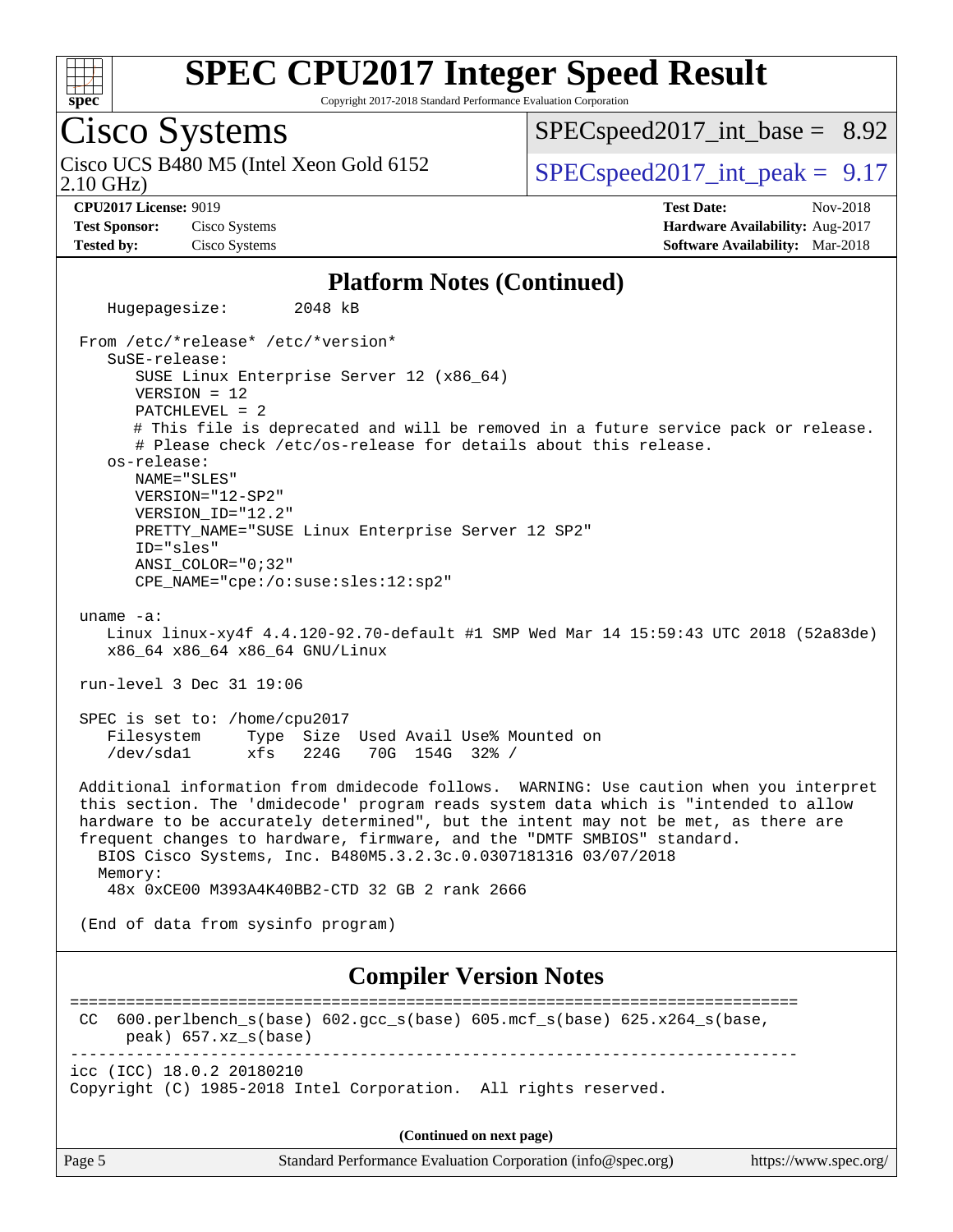

Copyright 2017-2018 Standard Performance Evaluation Corporation

## Cisco Systems

2.10 GHz) Cisco UCS B480 M5 (Intel Xeon Gold 6152  $SPEC speed2017\_int\_peak = 9.17$ 

[SPECspeed2017\\_int\\_base =](http://www.spec.org/auto/cpu2017/Docs/result-fields.html#SPECspeed2017intbase) 8.92

**[CPU2017 License:](http://www.spec.org/auto/cpu2017/Docs/result-fields.html#CPU2017License)** 9019 **[Test Date:](http://www.spec.org/auto/cpu2017/Docs/result-fields.html#TestDate)** Nov-2018 **[Test Sponsor:](http://www.spec.org/auto/cpu2017/Docs/result-fields.html#TestSponsor)** Cisco Systems **[Hardware Availability:](http://www.spec.org/auto/cpu2017/Docs/result-fields.html#HardwareAvailability)** Aug-2017 **[Tested by:](http://www.spec.org/auto/cpu2017/Docs/result-fields.html#Testedby)** Cisco Systems **[Software Availability:](http://www.spec.org/auto/cpu2017/Docs/result-fields.html#SoftwareAvailability)** Mar-2018

#### **[Compiler Version Notes \(Continued\)](http://www.spec.org/auto/cpu2017/Docs/result-fields.html#CompilerVersionNotes)**

| 600.perlbench $s$ (peak) 602.gcc $s$ (peak) 605.mcf $s$ (peak) 657.xz $s$ (peak)<br><b>CC</b>                              |
|----------------------------------------------------------------------------------------------------------------------------|
| icc (ICC) 18.0.2 20180210<br>Copyright (C) 1985-2018 Intel Corporation. All rights reserved.                               |
| CXXC 620.omnetpp $s(base)$ 623.xalancbmk $s(base)$ 631.deepsjeng $s(base)$<br>$641.$ leela $s$ (base)                      |
| icpc (ICC) 18.0.2 20180210<br>Copyright (C) 1985-2018 Intel Corporation. All rights reserved.                              |
| CXXC 620.omnetpp $s(\text{peak})$ 623.xalancbmk $s(\text{peak})$ 631.deepsjeng $s(\text{peak})$<br>$641.$ leela $s$ (peak) |
| icpc (ICC) 18.0.2 20180210<br>Copyright (C) 1985-2018 Intel Corporation. All rights reserved.                              |
| 648.exchange2 s(base, peak)<br>FC.                                                                                         |
| ifort (IFORT) 18.0.2 20180210<br>Copyright (C) 1985-2018 Intel Corporation. All rights reserved.                           |

### **[Base Compiler Invocation](http://www.spec.org/auto/cpu2017/Docs/result-fields.html#BaseCompilerInvocation)**

[C benchmarks](http://www.spec.org/auto/cpu2017/Docs/result-fields.html#Cbenchmarks): [icc -m64 -std=c11](http://www.spec.org/cpu2017/results/res2018q4/cpu2017-20181211-10304.flags.html#user_CCbase_intel_icc_64bit_c11_33ee0cdaae7deeeab2a9725423ba97205ce30f63b9926c2519791662299b76a0318f32ddfffdc46587804de3178b4f9328c46fa7c2b0cd779d7a61945c91cd35)

[C++ benchmarks:](http://www.spec.org/auto/cpu2017/Docs/result-fields.html#CXXbenchmarks) [icpc -m64](http://www.spec.org/cpu2017/results/res2018q4/cpu2017-20181211-10304.flags.html#user_CXXbase_intel_icpc_64bit_4ecb2543ae3f1412ef961e0650ca070fec7b7afdcd6ed48761b84423119d1bf6bdf5cad15b44d48e7256388bc77273b966e5eb805aefd121eb22e9299b2ec9d9)

[Fortran benchmarks](http://www.spec.org/auto/cpu2017/Docs/result-fields.html#Fortranbenchmarks): [ifort -m64](http://www.spec.org/cpu2017/results/res2018q4/cpu2017-20181211-10304.flags.html#user_FCbase_intel_ifort_64bit_24f2bb282fbaeffd6157abe4f878425411749daecae9a33200eee2bee2fe76f3b89351d69a8130dd5949958ce389cf37ff59a95e7a40d588e8d3a57e0c3fd751)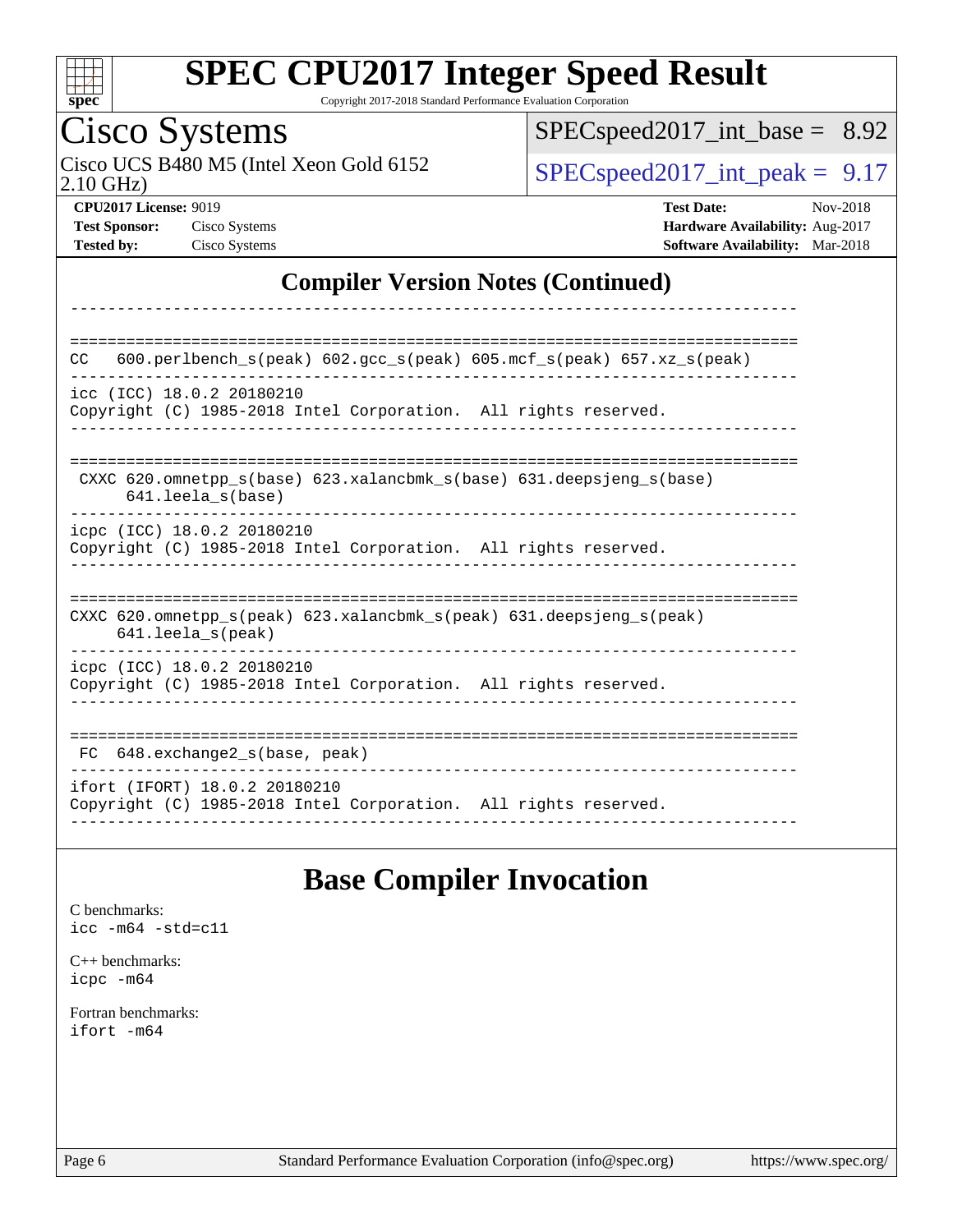

Copyright 2017-2018 Standard Performance Evaluation Corporation

## Cisco Systems

2.10 GHz) Cisco UCS B480 M5 (Intel Xeon Gold 6152  $\vert$  [SPECspeed2017\\_int\\_peak =](http://www.spec.org/auto/cpu2017/Docs/result-fields.html#SPECspeed2017intpeak) 9.17

 $SPECspeed2017\_int\_base = 8.92$ 

**[CPU2017 License:](http://www.spec.org/auto/cpu2017/Docs/result-fields.html#CPU2017License)** 9019 **[Test Date:](http://www.spec.org/auto/cpu2017/Docs/result-fields.html#TestDate)** Nov-2018 **[Test Sponsor:](http://www.spec.org/auto/cpu2017/Docs/result-fields.html#TestSponsor)** Cisco Systems **[Hardware Availability:](http://www.spec.org/auto/cpu2017/Docs/result-fields.html#HardwareAvailability)** Aug-2017 **[Tested by:](http://www.spec.org/auto/cpu2017/Docs/result-fields.html#Testedby)** Cisco Systems **[Software Availability:](http://www.spec.org/auto/cpu2017/Docs/result-fields.html#SoftwareAvailability)** Mar-2018

### **[Base Portability Flags](http://www.spec.org/auto/cpu2017/Docs/result-fields.html#BasePortabilityFlags)**

 600.perlbench\_s: [-DSPEC\\_LP64](http://www.spec.org/cpu2017/results/res2018q4/cpu2017-20181211-10304.flags.html#b600.perlbench_s_basePORTABILITY_DSPEC_LP64) [-DSPEC\\_LINUX\\_X64](http://www.spec.org/cpu2017/results/res2018q4/cpu2017-20181211-10304.flags.html#b600.perlbench_s_baseCPORTABILITY_DSPEC_LINUX_X64) 602.gcc\_s: [-DSPEC\\_LP64](http://www.spec.org/cpu2017/results/res2018q4/cpu2017-20181211-10304.flags.html#suite_basePORTABILITY602_gcc_s_DSPEC_LP64) 605.mcf\_s: [-DSPEC\\_LP64](http://www.spec.org/cpu2017/results/res2018q4/cpu2017-20181211-10304.flags.html#suite_basePORTABILITY605_mcf_s_DSPEC_LP64) 620.omnetpp\_s: [-DSPEC\\_LP64](http://www.spec.org/cpu2017/results/res2018q4/cpu2017-20181211-10304.flags.html#suite_basePORTABILITY620_omnetpp_s_DSPEC_LP64) 623.xalancbmk\_s: [-DSPEC\\_LP64](http://www.spec.org/cpu2017/results/res2018q4/cpu2017-20181211-10304.flags.html#suite_basePORTABILITY623_xalancbmk_s_DSPEC_LP64) [-DSPEC\\_LINUX](http://www.spec.org/cpu2017/results/res2018q4/cpu2017-20181211-10304.flags.html#b623.xalancbmk_s_baseCXXPORTABILITY_DSPEC_LINUX) 625.x264\_s: [-DSPEC\\_LP64](http://www.spec.org/cpu2017/results/res2018q4/cpu2017-20181211-10304.flags.html#suite_basePORTABILITY625_x264_s_DSPEC_LP64) 631.deepsjeng\_s: [-DSPEC\\_LP64](http://www.spec.org/cpu2017/results/res2018q4/cpu2017-20181211-10304.flags.html#suite_basePORTABILITY631_deepsjeng_s_DSPEC_LP64) 641.leela\_s: [-DSPEC\\_LP64](http://www.spec.org/cpu2017/results/res2018q4/cpu2017-20181211-10304.flags.html#suite_basePORTABILITY641_leela_s_DSPEC_LP64) 648.exchange2\_s: [-DSPEC\\_LP64](http://www.spec.org/cpu2017/results/res2018q4/cpu2017-20181211-10304.flags.html#suite_basePORTABILITY648_exchange2_s_DSPEC_LP64) 657.xz\_s: [-DSPEC\\_LP64](http://www.spec.org/cpu2017/results/res2018q4/cpu2017-20181211-10304.flags.html#suite_basePORTABILITY657_xz_s_DSPEC_LP64)

### **[Base Optimization Flags](http://www.spec.org/auto/cpu2017/Docs/result-fields.html#BaseOptimizationFlags)**

#### [C benchmarks](http://www.spec.org/auto/cpu2017/Docs/result-fields.html#Cbenchmarks):

[-Wl,-z,muldefs](http://www.spec.org/cpu2017/results/res2018q4/cpu2017-20181211-10304.flags.html#user_CCbase_link_force_multiple1_b4cbdb97b34bdee9ceefcfe54f4c8ea74255f0b02a4b23e853cdb0e18eb4525ac79b5a88067c842dd0ee6996c24547a27a4b99331201badda8798ef8a743f577) [-xCORE-AVX512](http://www.spec.org/cpu2017/results/res2018q4/cpu2017-20181211-10304.flags.html#user_CCbase_f-xCORE-AVX512) [-ipo](http://www.spec.org/cpu2017/results/res2018q4/cpu2017-20181211-10304.flags.html#user_CCbase_f-ipo) [-O3](http://www.spec.org/cpu2017/results/res2018q4/cpu2017-20181211-10304.flags.html#user_CCbase_f-O3) [-no-prec-div](http://www.spec.org/cpu2017/results/res2018q4/cpu2017-20181211-10304.flags.html#user_CCbase_f-no-prec-div) [-qopt-mem-layout-trans=3](http://www.spec.org/cpu2017/results/res2018q4/cpu2017-20181211-10304.flags.html#user_CCbase_f-qopt-mem-layout-trans_de80db37974c74b1f0e20d883f0b675c88c3b01e9d123adea9b28688d64333345fb62bc4a798493513fdb68f60282f9a726aa07f478b2f7113531aecce732043) [-qopenmp](http://www.spec.org/cpu2017/results/res2018q4/cpu2017-20181211-10304.flags.html#user_CCbase_qopenmp_16be0c44f24f464004c6784a7acb94aca937f053568ce72f94b139a11c7c168634a55f6653758ddd83bcf7b8463e8028bb0b48b77bcddc6b78d5d95bb1df2967) [-DSPEC\\_OPENMP](http://www.spec.org/cpu2017/results/res2018q4/cpu2017-20181211-10304.flags.html#suite_CCbase_DSPEC_OPENMP) [-L/usr/local/je5.0.1-64/lib](http://www.spec.org/cpu2017/results/res2018q4/cpu2017-20181211-10304.flags.html#user_CCbase_jemalloc_link_path64_4b10a636b7bce113509b17f3bd0d6226c5fb2346b9178c2d0232c14f04ab830f976640479e5c33dc2bcbbdad86ecfb6634cbbd4418746f06f368b512fced5394) [-ljemalloc](http://www.spec.org/cpu2017/results/res2018q4/cpu2017-20181211-10304.flags.html#user_CCbase_jemalloc_link_lib_d1249b907c500fa1c0672f44f562e3d0f79738ae9e3c4a9c376d49f265a04b9c99b167ecedbf6711b3085be911c67ff61f150a17b3472be731631ba4d0471706)

#### [C++ benchmarks:](http://www.spec.org/auto/cpu2017/Docs/result-fields.html#CXXbenchmarks)

[-Wl,-z,muldefs](http://www.spec.org/cpu2017/results/res2018q4/cpu2017-20181211-10304.flags.html#user_CXXbase_link_force_multiple1_b4cbdb97b34bdee9ceefcfe54f4c8ea74255f0b02a4b23e853cdb0e18eb4525ac79b5a88067c842dd0ee6996c24547a27a4b99331201badda8798ef8a743f577) [-xCORE-AVX512](http://www.spec.org/cpu2017/results/res2018q4/cpu2017-20181211-10304.flags.html#user_CXXbase_f-xCORE-AVX512) [-ipo](http://www.spec.org/cpu2017/results/res2018q4/cpu2017-20181211-10304.flags.html#user_CXXbase_f-ipo) [-O3](http://www.spec.org/cpu2017/results/res2018q4/cpu2017-20181211-10304.flags.html#user_CXXbase_f-O3) [-no-prec-div](http://www.spec.org/cpu2017/results/res2018q4/cpu2017-20181211-10304.flags.html#user_CXXbase_f-no-prec-div) [-qopt-mem-layout-trans=3](http://www.spec.org/cpu2017/results/res2018q4/cpu2017-20181211-10304.flags.html#user_CXXbase_f-qopt-mem-layout-trans_de80db37974c74b1f0e20d883f0b675c88c3b01e9d123adea9b28688d64333345fb62bc4a798493513fdb68f60282f9a726aa07f478b2f7113531aecce732043) [-L/usr/local/je5.0.1-64/lib](http://www.spec.org/cpu2017/results/res2018q4/cpu2017-20181211-10304.flags.html#user_CXXbase_jemalloc_link_path64_4b10a636b7bce113509b17f3bd0d6226c5fb2346b9178c2d0232c14f04ab830f976640479e5c33dc2bcbbdad86ecfb6634cbbd4418746f06f368b512fced5394) [-ljemalloc](http://www.spec.org/cpu2017/results/res2018q4/cpu2017-20181211-10304.flags.html#user_CXXbase_jemalloc_link_lib_d1249b907c500fa1c0672f44f562e3d0f79738ae9e3c4a9c376d49f265a04b9c99b167ecedbf6711b3085be911c67ff61f150a17b3472be731631ba4d0471706)

#### [Fortran benchmarks](http://www.spec.org/auto/cpu2017/Docs/result-fields.html#Fortranbenchmarks):

[-Wl,-z,muldefs](http://www.spec.org/cpu2017/results/res2018q4/cpu2017-20181211-10304.flags.html#user_FCbase_link_force_multiple1_b4cbdb97b34bdee9ceefcfe54f4c8ea74255f0b02a4b23e853cdb0e18eb4525ac79b5a88067c842dd0ee6996c24547a27a4b99331201badda8798ef8a743f577) [-xCORE-AVX512](http://www.spec.org/cpu2017/results/res2018q4/cpu2017-20181211-10304.flags.html#user_FCbase_f-xCORE-AVX512) [-ipo](http://www.spec.org/cpu2017/results/res2018q4/cpu2017-20181211-10304.flags.html#user_FCbase_f-ipo) [-O3](http://www.spec.org/cpu2017/results/res2018q4/cpu2017-20181211-10304.flags.html#user_FCbase_f-O3) [-no-prec-div](http://www.spec.org/cpu2017/results/res2018q4/cpu2017-20181211-10304.flags.html#user_FCbase_f-no-prec-div) [-qopt-mem-layout-trans=3](http://www.spec.org/cpu2017/results/res2018q4/cpu2017-20181211-10304.flags.html#user_FCbase_f-qopt-mem-layout-trans_de80db37974c74b1f0e20d883f0b675c88c3b01e9d123adea9b28688d64333345fb62bc4a798493513fdb68f60282f9a726aa07f478b2f7113531aecce732043) [-nostandard-realloc-lhs](http://www.spec.org/cpu2017/results/res2018q4/cpu2017-20181211-10304.flags.html#user_FCbase_f_2003_std_realloc_82b4557e90729c0f113870c07e44d33d6f5a304b4f63d4c15d2d0f1fab99f5daaed73bdb9275d9ae411527f28b936061aa8b9c8f2d63842963b95c9dd6426b8a) [-L/usr/local/je5.0.1-64/lib](http://www.spec.org/cpu2017/results/res2018q4/cpu2017-20181211-10304.flags.html#user_FCbase_jemalloc_link_path64_4b10a636b7bce113509b17f3bd0d6226c5fb2346b9178c2d0232c14f04ab830f976640479e5c33dc2bcbbdad86ecfb6634cbbd4418746f06f368b512fced5394) [-ljemalloc](http://www.spec.org/cpu2017/results/res2018q4/cpu2017-20181211-10304.flags.html#user_FCbase_jemalloc_link_lib_d1249b907c500fa1c0672f44f562e3d0f79738ae9e3c4a9c376d49f265a04b9c99b167ecedbf6711b3085be911c67ff61f150a17b3472be731631ba4d0471706)

### **[Peak Compiler Invocation](http://www.spec.org/auto/cpu2017/Docs/result-fields.html#PeakCompilerInvocation)**

#### [C benchmarks](http://www.spec.org/auto/cpu2017/Docs/result-fields.html#Cbenchmarks):

[icc -m64 -std=c11](http://www.spec.org/cpu2017/results/res2018q4/cpu2017-20181211-10304.flags.html#user_CCpeak_intel_icc_64bit_c11_33ee0cdaae7deeeab2a9725423ba97205ce30f63b9926c2519791662299b76a0318f32ddfffdc46587804de3178b4f9328c46fa7c2b0cd779d7a61945c91cd35)

[C++ benchmarks \(except as noted below\):](http://www.spec.org/auto/cpu2017/Docs/result-fields.html#CXXbenchmarksexceptasnotedbelow) [icpc -m64](http://www.spec.org/cpu2017/results/res2018q4/cpu2017-20181211-10304.flags.html#user_CXXpeak_intel_icpc_64bit_4ecb2543ae3f1412ef961e0650ca070fec7b7afdcd6ed48761b84423119d1bf6bdf5cad15b44d48e7256388bc77273b966e5eb805aefd121eb22e9299b2ec9d9)

623.xalancbmk\_s: [icpc -m32 -L/home/prasadj/specdev/IC18u2\\_Internal/lin\\_18\\_0\\_20180210/compiler/lib/ia32\\_lin](http://www.spec.org/cpu2017/results/res2018q4/cpu2017-20181211-10304.flags.html#user_peakCXXLD623_xalancbmk_s_intel_icpc_c6d030cd79af6ea7d6fb64c57e8fe7ae8fe0b96fc5a3b3f4a10e3273b3d7fa9decd8263f6330cef23f751cb093a69fae84a2bf4c243500a8eed069248128076f)

[Fortran benchmarks](http://www.spec.org/auto/cpu2017/Docs/result-fields.html#Fortranbenchmarks): [ifort -m64](http://www.spec.org/cpu2017/results/res2018q4/cpu2017-20181211-10304.flags.html#user_FCpeak_intel_ifort_64bit_24f2bb282fbaeffd6157abe4f878425411749daecae9a33200eee2bee2fe76f3b89351d69a8130dd5949958ce389cf37ff59a95e7a40d588e8d3a57e0c3fd751)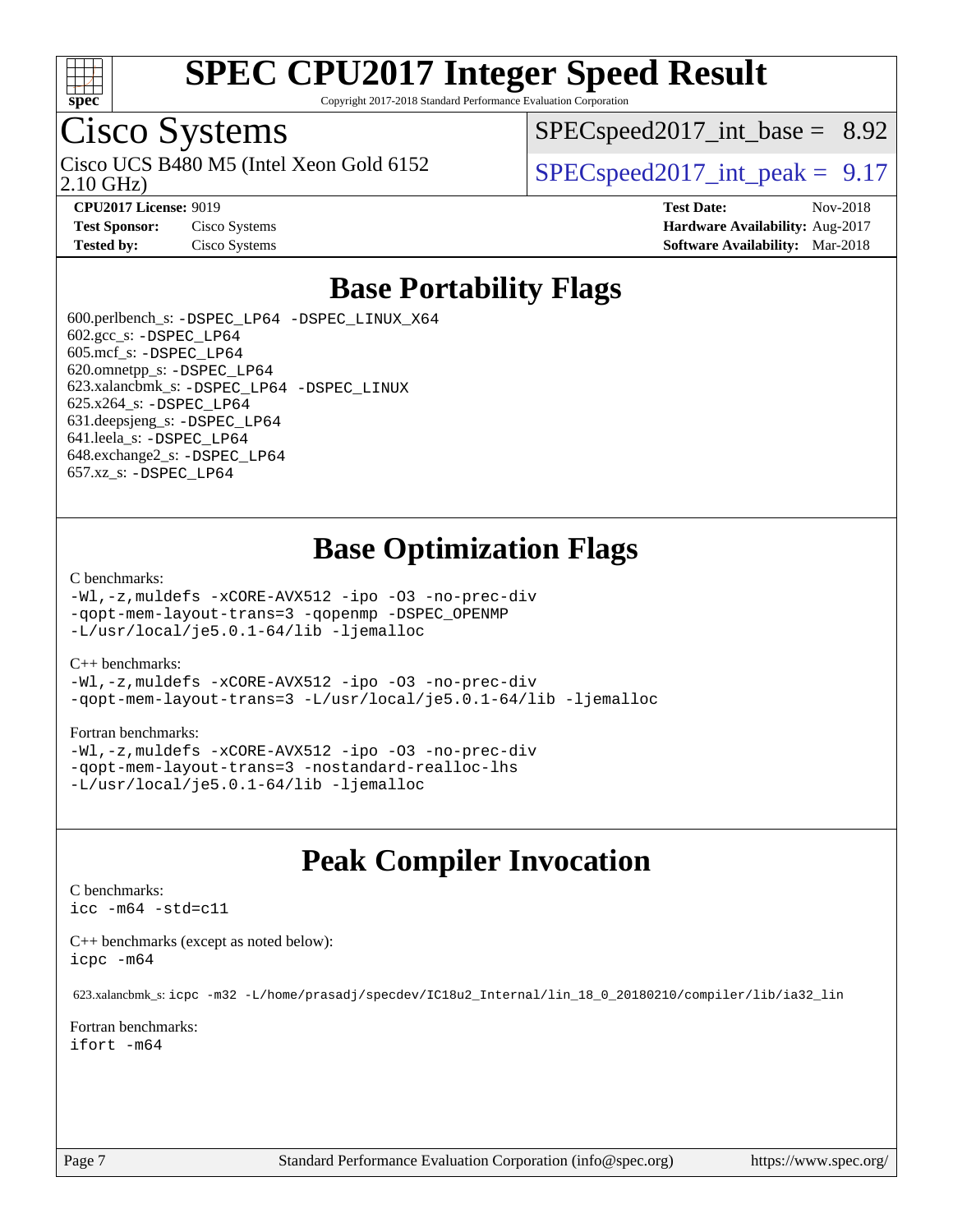

Copyright 2017-2018 Standard Performance Evaluation Corporation

## Cisco Systems

2.10 GHz) Cisco UCS B480 M5 (Intel Xeon Gold 6152  $\vert$  [SPECspeed2017\\_int\\_peak =](http://www.spec.org/auto/cpu2017/Docs/result-fields.html#SPECspeed2017intpeak) 9.17

 $SPECspeed2017\_int\_base = 8.92$ 

**[CPU2017 License:](http://www.spec.org/auto/cpu2017/Docs/result-fields.html#CPU2017License)** 9019 **[Test Date:](http://www.spec.org/auto/cpu2017/Docs/result-fields.html#TestDate)** Nov-2018 **[Test Sponsor:](http://www.spec.org/auto/cpu2017/Docs/result-fields.html#TestSponsor)** Cisco Systems **Cisco Systems [Hardware Availability:](http://www.spec.org/auto/cpu2017/Docs/result-fields.html#HardwareAvailability)** Aug-2017 **[Tested by:](http://www.spec.org/auto/cpu2017/Docs/result-fields.html#Testedby)** Cisco Systems **[Software Availability:](http://www.spec.org/auto/cpu2017/Docs/result-fields.html#SoftwareAvailability)** Mar-2018

### **[Peak Portability Flags](http://www.spec.org/auto/cpu2017/Docs/result-fields.html#PeakPortabilityFlags)**

 600.perlbench\_s: [-DSPEC\\_LP64](http://www.spec.org/cpu2017/results/res2018q4/cpu2017-20181211-10304.flags.html#b600.perlbench_s_peakPORTABILITY_DSPEC_LP64) [-DSPEC\\_LINUX\\_X64](http://www.spec.org/cpu2017/results/res2018q4/cpu2017-20181211-10304.flags.html#b600.perlbench_s_peakCPORTABILITY_DSPEC_LINUX_X64)  $602.\text{gcc}\$ s:  $-DSPEC$  LP64 605.mcf\_s: [-DSPEC\\_LP64](http://www.spec.org/cpu2017/results/res2018q4/cpu2017-20181211-10304.flags.html#suite_peakPORTABILITY605_mcf_s_DSPEC_LP64) 620.omnetpp\_s: [-DSPEC\\_LP64](http://www.spec.org/cpu2017/results/res2018q4/cpu2017-20181211-10304.flags.html#suite_peakPORTABILITY620_omnetpp_s_DSPEC_LP64) 623.xalancbmk\_s: [-D\\_FILE\\_OFFSET\\_BITS=64](http://www.spec.org/cpu2017/results/res2018q4/cpu2017-20181211-10304.flags.html#user_peakPORTABILITY623_xalancbmk_s_file_offset_bits_64_5ae949a99b284ddf4e95728d47cb0843d81b2eb0e18bdfe74bbf0f61d0b064f4bda2f10ea5eb90e1dcab0e84dbc592acfc5018bc955c18609f94ddb8d550002c) [-DSPEC\\_LINUX](http://www.spec.org/cpu2017/results/res2018q4/cpu2017-20181211-10304.flags.html#b623.xalancbmk_s_peakCXXPORTABILITY_DSPEC_LINUX) 625.x264\_s: [-DSPEC\\_LP64](http://www.spec.org/cpu2017/results/res2018q4/cpu2017-20181211-10304.flags.html#suite_peakPORTABILITY625_x264_s_DSPEC_LP64) 631.deepsjeng\_s: [-DSPEC\\_LP64](http://www.spec.org/cpu2017/results/res2018q4/cpu2017-20181211-10304.flags.html#suite_peakPORTABILITY631_deepsjeng_s_DSPEC_LP64) 641.leela\_s: [-DSPEC\\_LP64](http://www.spec.org/cpu2017/results/res2018q4/cpu2017-20181211-10304.flags.html#suite_peakPORTABILITY641_leela_s_DSPEC_LP64) 648.exchange2\_s: [-DSPEC\\_LP64](http://www.spec.org/cpu2017/results/res2018q4/cpu2017-20181211-10304.flags.html#suite_peakPORTABILITY648_exchange2_s_DSPEC_LP64) 657.xz\_s: [-DSPEC\\_LP64](http://www.spec.org/cpu2017/results/res2018q4/cpu2017-20181211-10304.flags.html#suite_peakPORTABILITY657_xz_s_DSPEC_LP64)

## **[Peak Optimization Flags](http://www.spec.org/auto/cpu2017/Docs/result-fields.html#PeakOptimizationFlags)**

[C benchmarks](http://www.spec.org/auto/cpu2017/Docs/result-fields.html#Cbenchmarks):

```
600.perlbench_s: -W1-prof-gen-prof-use(pass 2) -02
-xCORE-AVX512 -qopt-prefetch -ipo -O3
-qopt-mem-layout-trans=3 -no-prec-div
-DSPEC_SUPPRESS_OPENMP -qopenmp -DSPEC_OPENMP
-fno-strict-overflow -L/usr/local/je5.0.1-64/lib
-ljemalloc
 602.gcc_s: -Wl,-z,muldefs -prof-gen(pass 1) -prof-use(pass 2) -O2
-xCORE-AVX512 -qopt-prefetch -ipo -O3
-qopt-mem-layout-trans=3 -no-prec-div
-DSPEC_SUPPRESS_OPENMP -qopenmp -DSPEC_OPENMP
-L/usr/local/je5.0.1-64/lib -ljemalloc
 605.mcf_s: -Wl,-z,muldefs -prof-gen(pass 1) -prof-use(pass 2) -ipo
-xCORE-AVX512 -O3 -no-prec-div -qopt-prefetch
-qopt-mem-layout-trans=3 -DSPEC_SUPPRESS_OPENMP -qopenmp
-DSPEC_OPENMP -L/usr/local/je5.0.1-64/lib -ljemalloc
 625.x264_s: -Wl,-z,muldefs -xCORE-AVX512 -ipo -O3 -no-prec-div
-qopt-prefetch -qopt-mem-layout-trans=3 -qopenmp
-DSPEC_OPENMP -L/usr/local/je5.0.1-64/lib -ljemalloc
 657.xz_s: Same as 602.gcc_s
C++ benchmarks: 
 620.omnetpp_s: -Wl,-z,muldefs -prof-gen(pass 1) -prof-use(pass 2) -ipo
-xCORE-AVX512 -O3 -no-prec-div -qopt-prefetch
-qopt-mem-layout-trans=3 -DSPEC_SUPPRESS_OPENMP -qopenmp
                                     (Continued on next page)
```